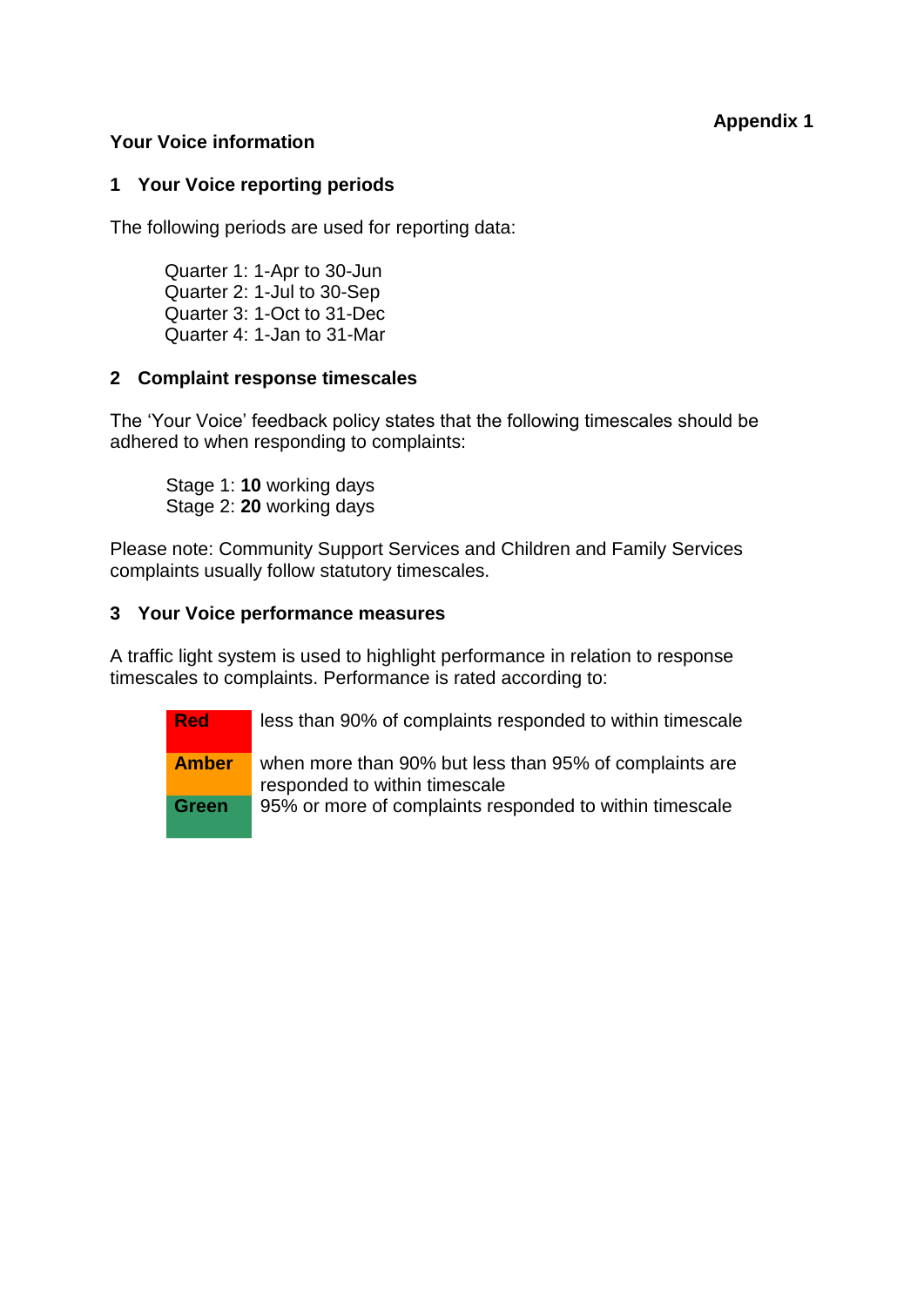## **Table 1: Overall complaint response times for stage 1 complaints – Q2 2018/19**

| <b>Service</b>                        |       | Quarter 2 - Stage 1 |      | <b>Total Stage 1</b> |        |      |  |
|---------------------------------------|-------|---------------------|------|----------------------|--------|------|--|
|                                       | Rec'd | <b>Within</b>       | %    | Rec'd                | Within | %    |  |
| <b>Business Improvement &amp;</b>     |       |                     |      |                      |        |      |  |
| <b>Modernisation</b>                  | 0     | 0                   |      | 0                    | 0      |      |  |
| <b>Legal, HR and Democratic</b>       |       |                     |      |                      |        |      |  |
| <b>Services</b>                       | 4     | 4                   | 100% | 5                    | 5      | 100% |  |
| <b>Customers</b>                      | 12    | 12                  | 100% | 12                   | 12     | 100% |  |
| <b>Revs and Bens (Civica)</b>         | 9     | 9                   | 100% | 19                   | 19     | 100% |  |
| <b>Highways &amp; Environmental</b>   |       |                     |      |                      |        |      |  |
| <b>Services</b>                       | 23    | 23                  | 100% | 47                   | 47     | 100% |  |
| <b>Facilities, Assets and Housing</b> | 17    | 17                  | 100% | 29                   | 29     | 100% |  |
| <b>Planning and Public</b>            |       |                     |      |                      |        |      |  |
| <b>Protection</b>                     | 13    | 13                  | 100% | 34                   | 34     | 100% |  |
| <b>COMMUNITY SUPPORT</b>              |       |                     |      |                      |        |      |  |
| <b>SERVICES</b>                       | 6     | 6                   | 100% | 11                   | 11     | 100% |  |
| <b>Education and Childrens</b>        |       |                     |      |                      |        |      |  |
| <b>Services</b>                       | 4     | 4                   | 100% | $\overline{7}$       | 7      | 100% |  |
|                                       | 88    | 88                  | 100% | 164                  | 164    | 100% |  |

#### **Chart 1: Stage 1 complaint response times**

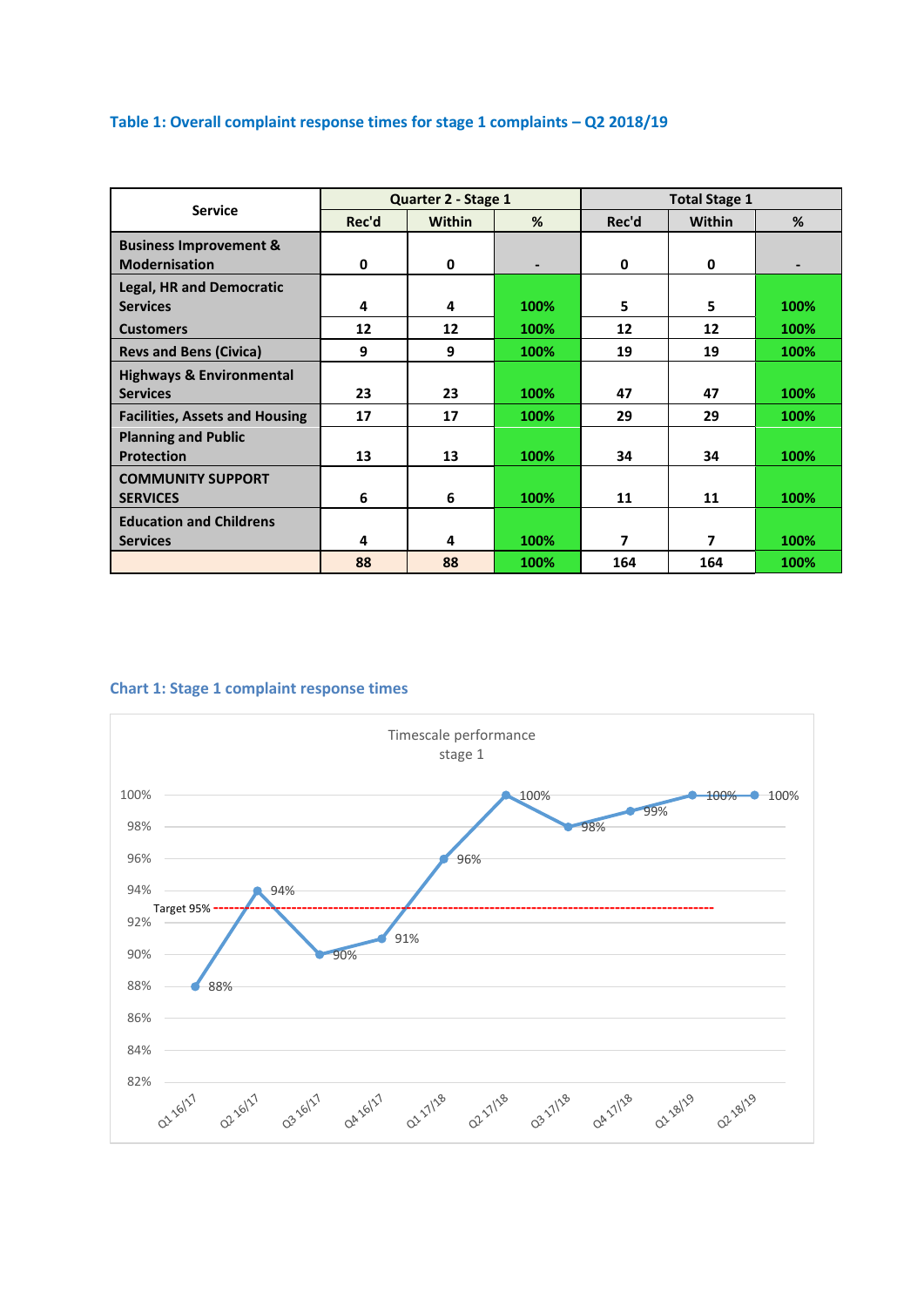## **Table 2: Overall complaint response times for stage 2 complaints – Q2 2018/19**

| <b>Service</b>                 | Quarter 2 - Stage 2 |               |                          | <b>Total Stage 2</b>     |              |                |                          |
|--------------------------------|---------------------|---------------|--------------------------|--------------------------|--------------|----------------|--------------------------|
|                                | Rec'd               | <b>Within</b> | %                        | %                        | Rec'd        | <b>Within</b>  | %                        |
| <b>Business Improvement</b>    |                     |               |                          |                          |              |                |                          |
| & Modernisation                | 0                   | 0             |                          | $\overline{\phantom{0}}$ | 0            | 0              | $\overline{\phantom{0}}$ |
| Legal, HR and                  |                     |               |                          |                          |              |                |                          |
| <b>Democratic Services</b>     | 0                   | 0             |                          |                          | 1            | 1              | 100%                     |
| <b>Customers</b>               | 0                   | 0             |                          | -                        | 0            | 0              |                          |
| <b>Revs and Bens (Civica)</b>  | 1                   | 1             | 100%                     | ٠                        | 3            | 3              | 100%                     |
| <b>Highways &amp;</b>          |                     |               |                          |                          |              |                |                          |
| <b>Environmental Services</b>  | $\overline{2}$      | $\mathbf{2}$  | 100%                     |                          | 5            | 5              | 100%                     |
| <b>Facilities, Assets and</b>  |                     |               |                          |                          |              |                |                          |
| <b>Housing</b>                 | 0                   | 0             | $\blacksquare$           | -                        | 0            | 0              | $\overline{\phantom{0}}$ |
| <b>Planning and Public</b>     |                     |               |                          |                          |              |                |                          |
| <b>Protection</b>              | 4                   | 3             | 75%                      |                          | 6            | 5              | 83%                      |
| <b>COMMUNITY SUPPORT</b>       |                     |               |                          |                          |              |                |                          |
| <b>SERVICES</b>                | $\mathbf{2}$        | $\mathbf{2}$  | 100%                     | ÷.                       | $\mathbf{2}$ | $\overline{2}$ | 100%                     |
| <b>Education and Childrens</b> |                     |               |                          |                          |              |                |                          |
| <b>Services</b>                | 0                   | 0             | $\overline{\phantom{a}}$ |                          | 3            | 3              | 100%                     |
| <b>Corporate Total</b>         | 9                   | 8             | 89%                      | 0%                       | 20           | 19             | 95%                      |

#### **Chart 2: Stage 2 complaint response times**

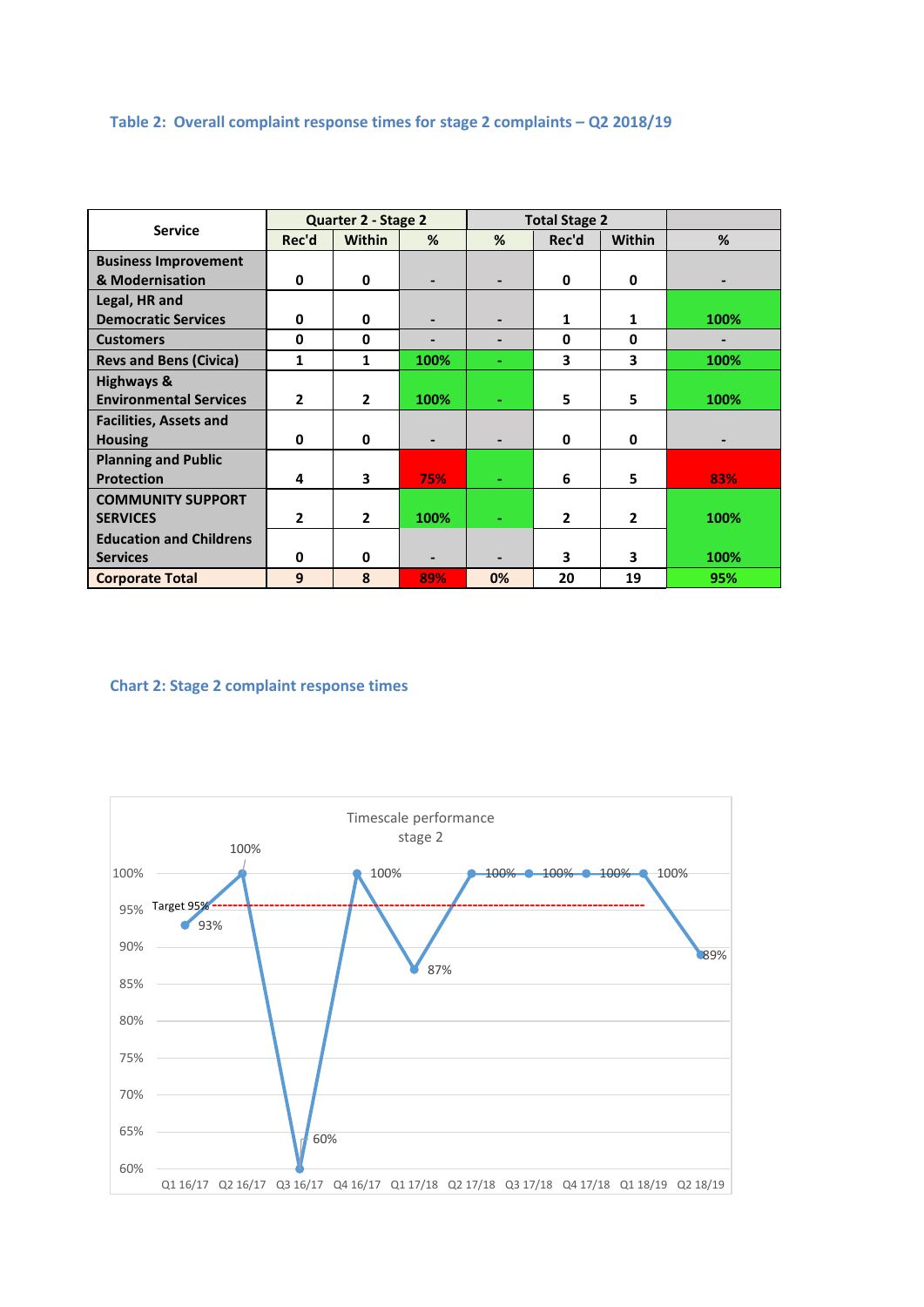## **Chart 3: Total number of complaints received**



# **Table 3: Compliments received during 2018/19**

| <b>Service Area</b>                           | Q <sub>1</sub> | Q2  | Q <sub>3</sub> | Q4 | <b>Total</b> |
|-----------------------------------------------|----------------|-----|----------------|----|--------------|
| <b>Business Improvement and Modernisation</b> | 0              | 0   |                |    | 0            |
| Legal HR and Democratic Services              | 0              | 0   |                |    | 0            |
| Customers                                     | 4              | 9   |                |    | 13           |
|                                               |                |     |                |    |              |
| <b>Revenues and Benefits</b>                  | 0              | 1   |                |    | 1            |
| <b>Education and Children's Services</b>      | 34             | 20  |                |    | 54           |
| <b>Highways and Environmental Services</b>    | 16             | 40  |                |    | 56           |
| Facilities Assets and Housing                 | 8              | 20  |                |    | 28           |
| <b>Planning and Public Protection</b>         | 8              | 6   |                |    | 14           |
| <b>Community Support Services</b>             | 41             | 31  |                |    | 72           |
|                                               | 111            | 127 |                |    | 238          |